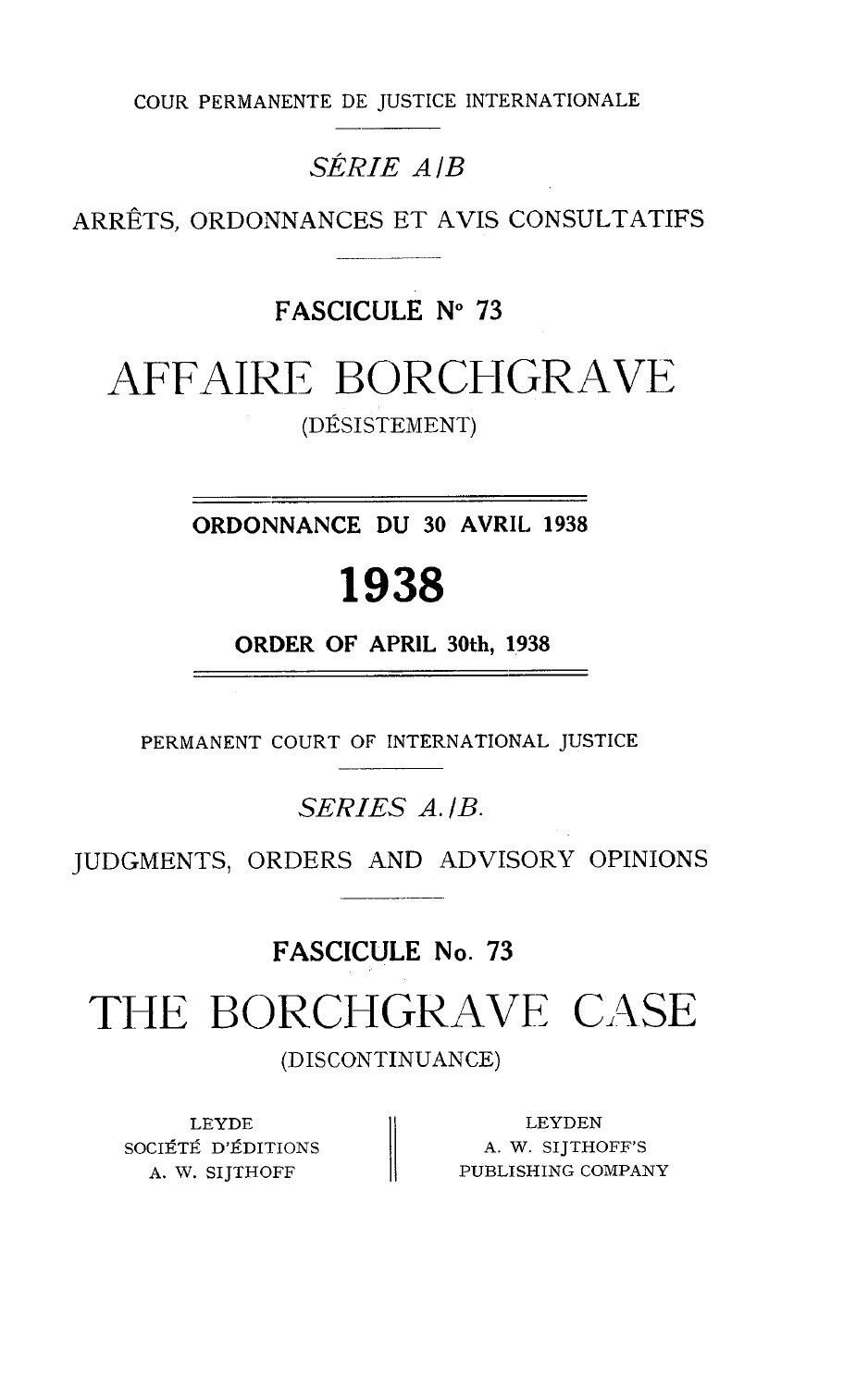#### COUR PERMANENTE DE JUSTICE INTERNATIONALE

#### ORDONNANCE RENDUE LE 30 AVRIL 1938

**1938.**  Le **30** amil. Rôle général **no 72.** 

### ANNÉE JUDICIAIRE 1938

## AFFAIRE BORCHGRAVE

#### (DÉSISTEMENT)

*Présents* : *M.* GUERRERO, *Président;* sir CECIL HURST, *Vice-Président;* le comte ROSTWOROWSKI, MM. FROMAGEOT, DE BUSTAMANTE, ALTAMIRA, URRUTIA, NEGULESCO, Jhr. VAN EYSINGA, MM. CHENG, HUDSON, DE VISSCHER, *juges.* 

La Cour permanente de Justice internationale,

ainsi composée, après délibéré en Chambre du Conseil,

vu l'article 48 du Statut de la Cour, vu l'article 68 du Règlement de la Cour,

#### *Rend l'ordonnance suivante* :

Vu le compromis, signé le 20 février 1937 entre le Gouvernement belge et le Gouvernement espagnol, déposé et enregistré au Greffe de la Cour le *5* mars 1937, en vertu duquel ces Gouvernements, considérant qu'une contestation s'est élevée entre eux à propos de la mort du baron Jacques de Borchgrave et qu'ils sont tombés d'accord pour soumettre le différend à la décision de la Cour, prient la Cour de dire si, étant données les circonstances de fait et de droit concernant le cas, la responsabilité du Gouvernement espagnol se trouve engagée ;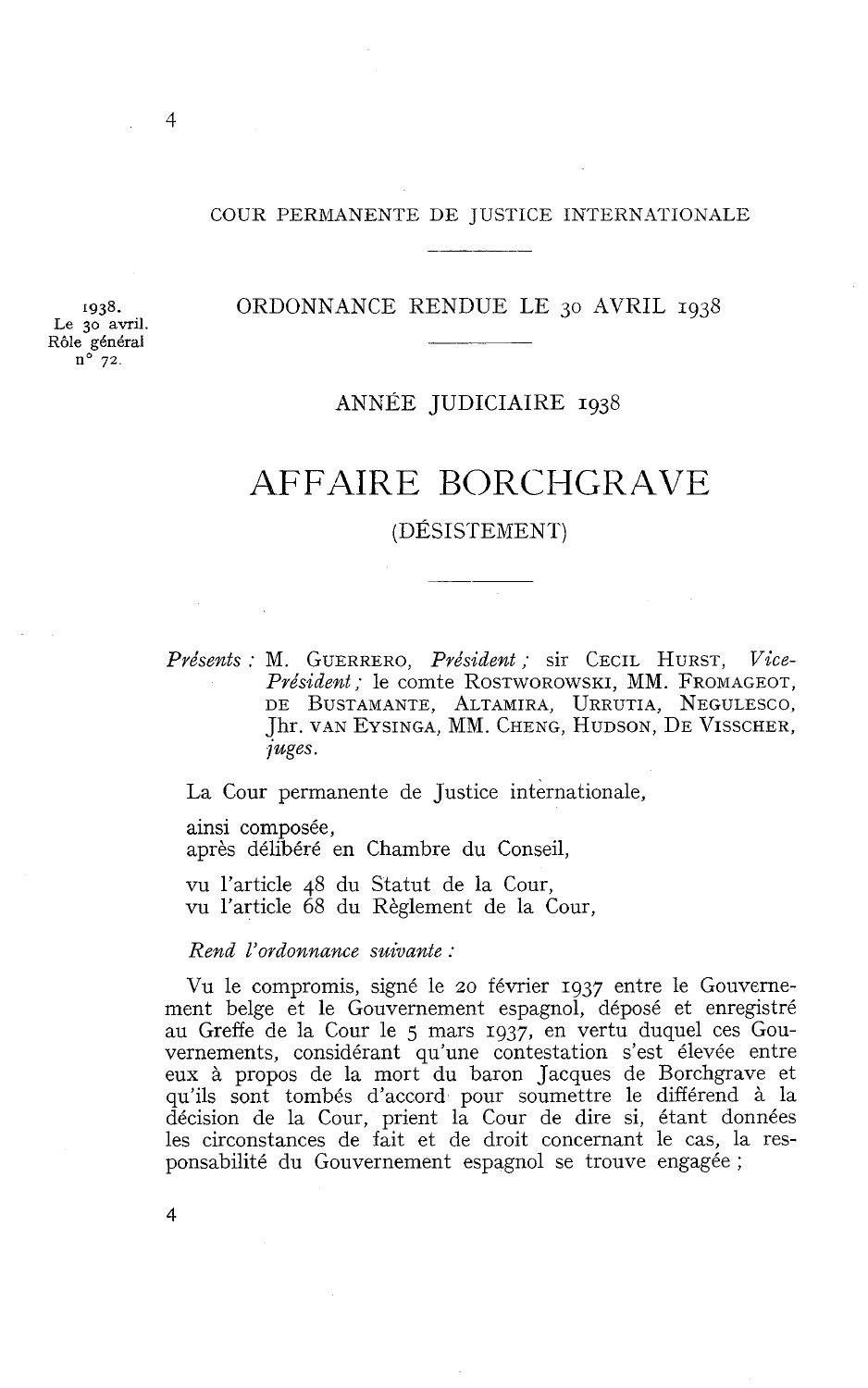## PERMANENT COURT OF INTERNATIONAL JUSTICE OF  $\Gamma$

#### ORDER MADE ON APRIL 3oth, 1938.

1938. **April 30th.**  General List : No. **72.** 

#### JUDICIAL YEAR 1938.

### THE BORCHGRAVE CASE

#### (DISCONTINUANCE)

*Present* : *M.* GUERRERO, *President* ; Sir CECIL HURST, *Vice-*M. GUERRERO, *President ;* Sir Cecil Hurst, *Vice-<br>President ;* Count Rostworowski, MM. Fromageot,<br>de Bustamante, Altamira, Urrutia, Negulesco, Jhr. VAN EYSINGA, MM. CHENG, HUDSON, DE VISSCHER, *Jadges.* 

The Permanent Court of International Justice,

composed as above, after deliberation,

having regard to Article 48 of the Statute of the Court, having regard to Article 68 of the Rules of Court,

#### *Makes the following Order* :

Having regard to the Special Agreement signed on February zoth, 1937, between the Belgian Government and the Spanish Government, filed with the Registry of the Court on March 5th, 1937, under which these Governments, a controversy having arisen between them *à propos* the death of Baron Jacques de Borchgrave, and they having reached agreement to submit the dispute to the decision of the Court, requested the Court to Say whether, having regard to the circumstances of fact and of law concerning the case, the responsibility of the Spanish Government is involved ;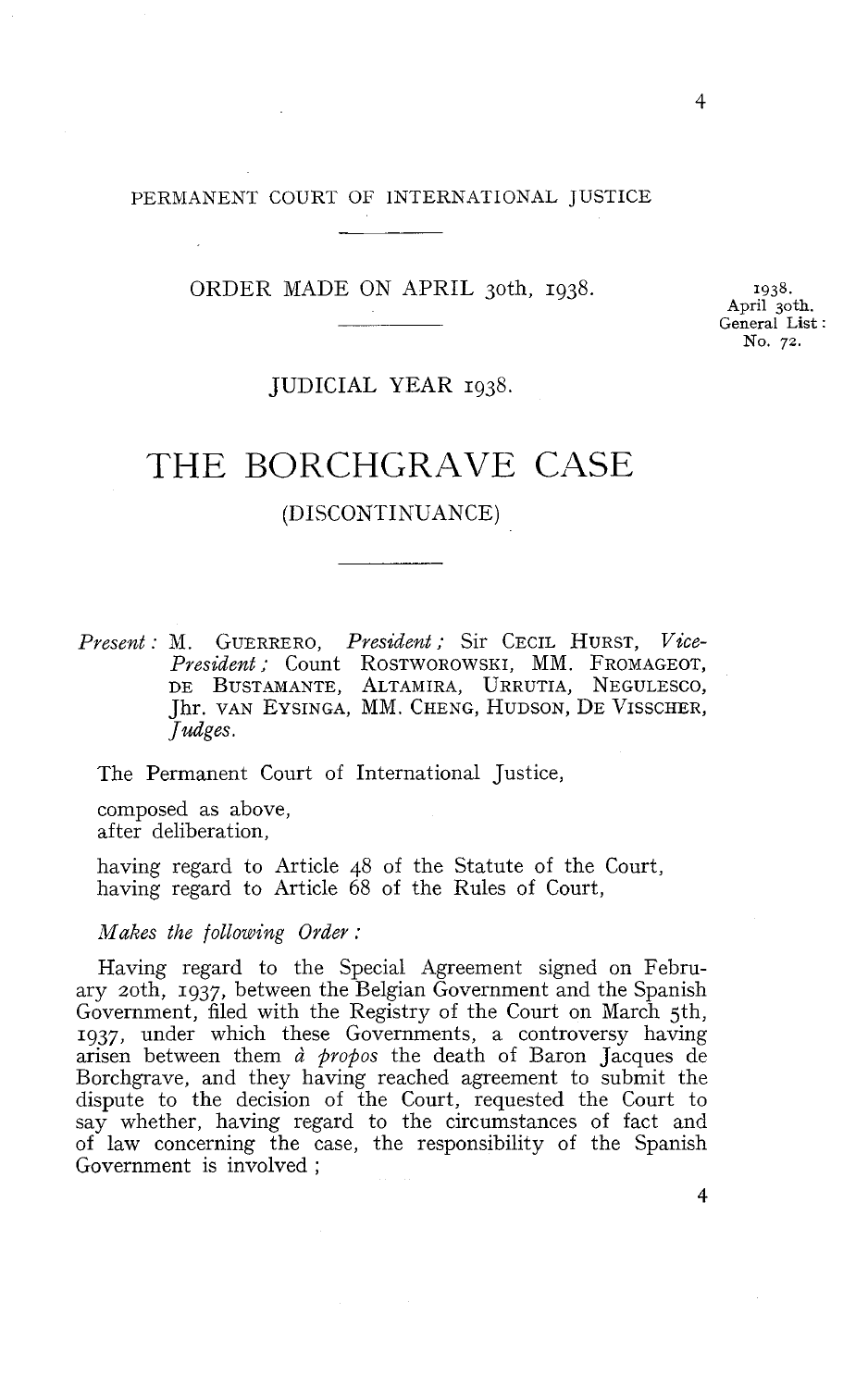Vu les exceptions préliminaires soulevées le 29 juin 1937 par le Gouvernement espagnol ;

Vu l'arrêt rendu, en date du 6 novembre 1937, sur lesdites exceptions, ainsi que l'ordonnance, de même date, par laquelle la Cour a fixé les délais pour le dépôt du Contre-Mémoire espagnol, de la Réplique belge et de la Duplique espagnole sur le fond ;

Vu l'ordonnance, en date du 21 décembre 1937, par laquelle le Président de la Cour a prorogé au 4 janvier 1938 la date d'expiration du délai afférent au dépôt dudit Contre-Mémoire ;

Vu les lettres, enregistrées au Greffe le 4 janvier 1938, par lesquelles les agents des deux Parties ont demandé au Greffier de « porter à la connaissance de la Cour que, de commun accord, les Gouvernements belge et espagnol renoncent à poursuivre l'instance concernant l'affaire Borchgrave »;

Considérant qu'aux termes de l'article 68 du Règlement, si les parties font connaître par écrit qu'elles renoncent à poursuivre l'instance, c'est à la Cour qu'il appartient de prendre acte du désistement des parties et de prescrire la radiation de<br>l'affaire du rôle ;<br>Considérant que le Président de la Cour — en attendant que<br>le Cour cière et qu'elle puisse donner aux communications des l'affaire du rôle ;<br>Considérant que le Président de la Cour — en attendant que

la Cour siège, et qu'elle puisse donner aux communications des agents des Gouvernements belge et espagnol la suite formelle que ces communications comportent  $- a$ , par une ordonnance datée du 4 janvier 1938, suspendu la procédure écrite dans l'affaire ;

LA COUR

5

prend acte du désistement des Gouvernements belge et espagnol de l'instance engagée par le compromis enregistré le 5 mars <sup>1937</sup>; ordonne la radiation de l'affaire du rôle de la Cour

Fait au Palais de la Paix, à La Haye, le trente avril mil neuf cent trente-huit, en trois exemplaires, dont l'un restera déposé aux archives de la Cour et dont les autres seront transmis respectivement au Gouvernement belge et au Gouvernement espagnol.

Le Président de la Cour :

*(Signé) J.* G. GUERRERO.

Le Greffier-adjoint de la Cour :

*(Signé) J.* JORSTAD.